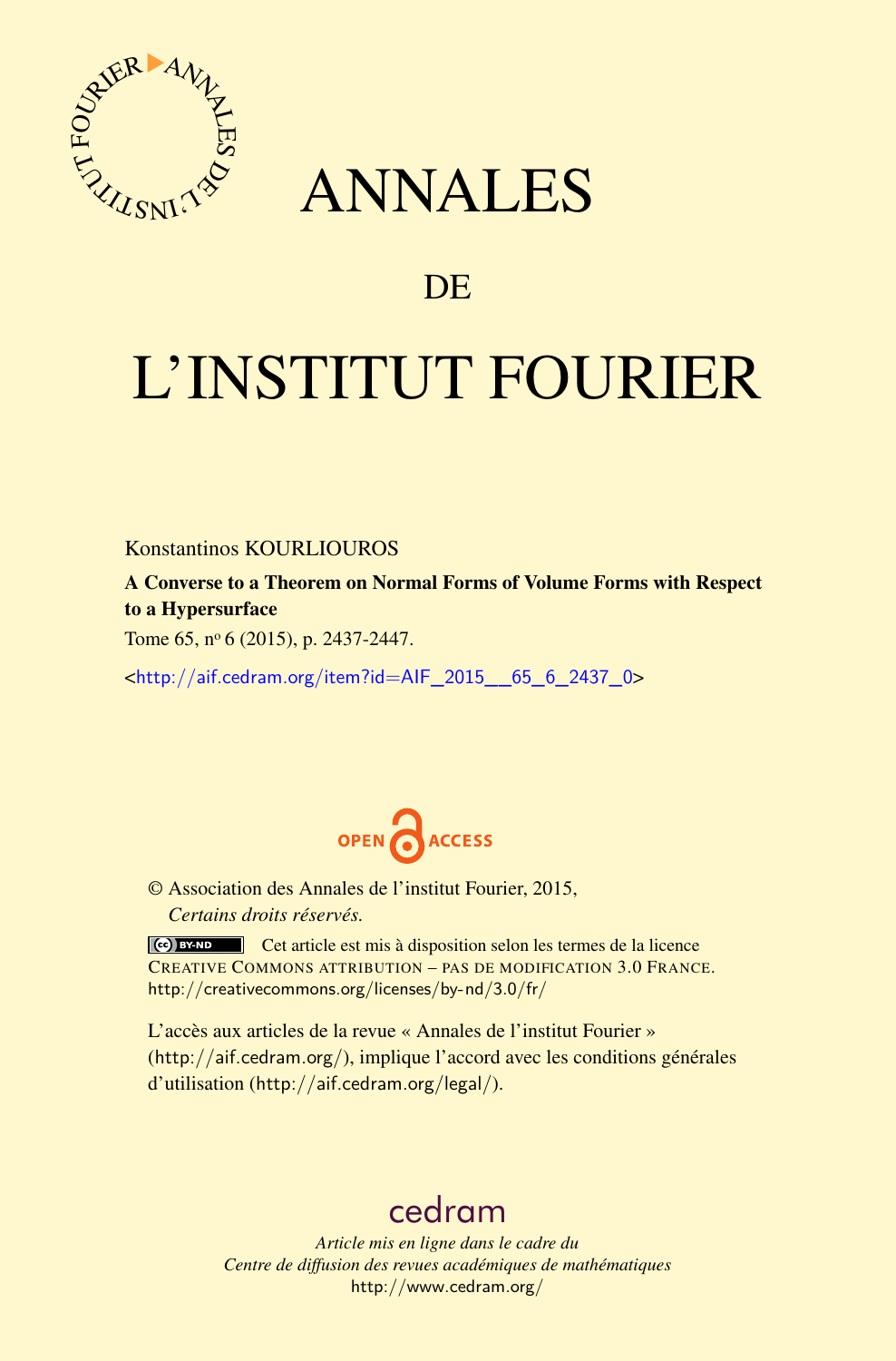# A CONVERSE TO A THEOREM ON NORMAL FORMS OF VOLUME FORMS WITH RESPECT TO A **HYPERSURFACE**

#### **by Konstantinos KOURLIOUROS (\*)**

ABSTRACT. — We give here a positive answer to a question asked by Y. Colin de Verdière concerning the converse of the following theorem, due to A. N. Varchenko: two germs of volume forms are equivalent with respect to diffeomorphisms preserving a germ of an isolated hypersurface singularity, if their difference is the differential of a form whose restriction on the smooth part of the hypersurface is exact.

Résumé. — Nous donnons ici une réponse positive à une question posée par Y. Colin de Verdière concernant la réciproque du théorème suivant, dû à A. N. Varchenko : deux germes de formes volumes sont équivalents modulo difféomorphismes préservant un germe d'hypersurface à singularités isolées, si leur différence est la différentielle d'une forme dont la restriction sur la partie lisse de l'hypersurface est exacte.

### **1. Introduction-Main Results**

In this paper we give a positive answer to a question asked by Y. Colin de Verdière in [\[2\]](#page-11-0) which was formulated as follows: suppose that two germs of symplectic forms at the origin of the plane are equivalent with respect

Keywords: Isolated Singularities, De Rham Cohomology, Volume Forms, Normal Forms. Math. classification: 10X99, 14A12, 11L05.

<sup>(\*)</sup> The author is grateful to the staff of ICMC-USP (Instituto de Ciências Matemáticas e de Computação-Universidade de São Paulo) for their hospitality, where the paper was written. The author is also grateful to Mauricio D. Garay for his valuable comments on a previous version of the paper, to Christian Sevenheck for his interest in the work and for providing directions concerning G. M. Greuel's work, as well as to the anonymous referee for his accurate remarks.

This research has been supported (in part) by EU Marie-Curie IRSES Brazilian-European partnership in Dynamical Systems (FP7-PEOPLE-2012-IRSES 318999 BREUDS).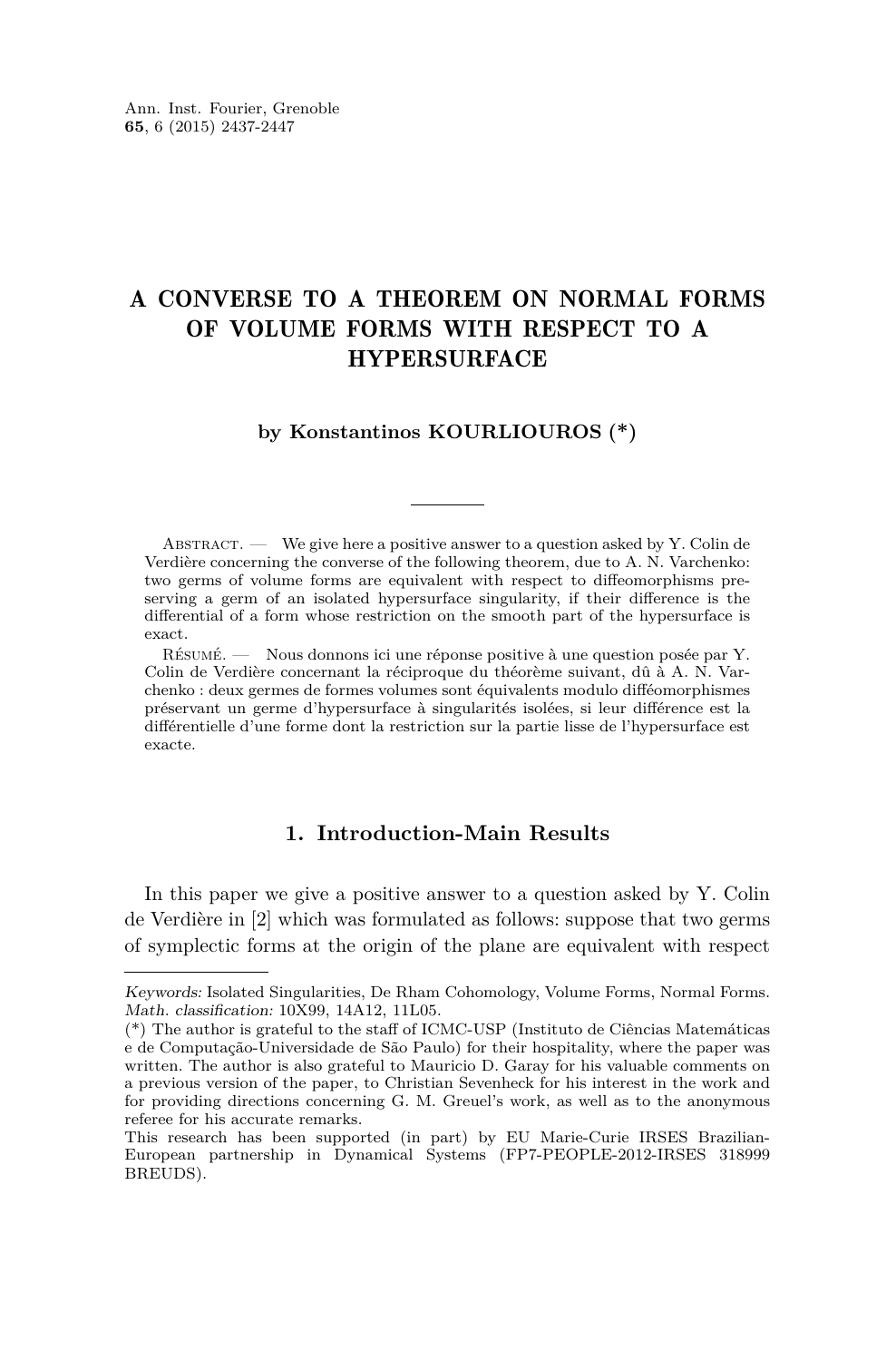<span id="page-2-0"></span>to a diffeomorphism preserving a plane curve germ with an isolated singularity at the origin. Is it true that their difference is the differential of a 1-form whose restriction on the smooth part of the curve is exact? This question asks for the validity of the converse to a general normal form theorem in Lagrangian singularity theory according to which: two germs of symplectic structures are equivalent with respect to diffeomorphisms preserving a Lagrangian variety if their difference is the differential of a 1-form whose restriction on the smooth part of the variety is exact. The proof of this theorem can be easily deduced from the reasoning in A. B. Givental's paper [\[5\]](#page-11-0) using Moser's homotopy method. It holds in any dimension and for arbitrary Lagrangian singularities. It's converse though is not so easy to deduce, at least when the singularities of Lagrangian varieties are nonisolated<sup> $(1)$ </sup> and thus their cohomology can be rather complicated. On the other hand, for the 2-dimensional case and for the case of isolated singularities, the normal form theorem stated above can be viewed as a special case of a general theorem obtained by A. N. Varchenko in [\[13\]](#page-11-0) concerning the normal forms of germs of (powers of) volume forms with respect to an isolated hypersurface singularity. Here we will prove a converse to Varchenko's normal form theorem, which trivially answers Verdière's question, and it can be formulated as follows:

THEOREM  $1.1.$  — Suppose that two germs of volume forms are equivalent with respect to a diffeomorphism preserving a germ of an isolated hypersurface singularity. Then their difference is the differential of a form whose restriction on the smooth part of the hypersurface is exact.

The method of proof is as follows: we first prove the theorem in the formal category. For this we use a formal interpolation lemma for the elements of the isotropy group of an isolated hypersurface singularity (Lemma [3.1\)](#page-8-0) which is a variant of the one presented by J. -P. Françoise in [\[4\]](#page-11-0) and relies in a general interpolation method obtained by S. Sternberg [\[12\]](#page-11-0). Then we pass to the analytic category using a comparison theorem between the corresponding de Rham cohomologies in the formal and analytic categories (Lemma [2.3\)](#page-6-0). This is analogous to the well known Bloom-Brieskorn theorem [\[1\]](#page-11-0) for the de Rham cohomology of an analytic space with isolated singularities. But in contrast to the ordinary Bloom-Brieskorn theorem where the cohomology of the complex of Kähler differentials is considered,

 $(1)$  cf. [\[5\]](#page-11-0): Proposition 1-Proposition 2, pp. 3249, and also [\[11\]](#page-11-0): Lemma 3.31-Corollary 3.32, pp. 75-76 for certain restrictions on the singular set of a Lagrangian germ, related to its embedding dimension. In particular, if a Lagrangian germ of dimension *n >* 1 has embedding dimension *<* 2*n* then it necessarily has non-isolated singularities.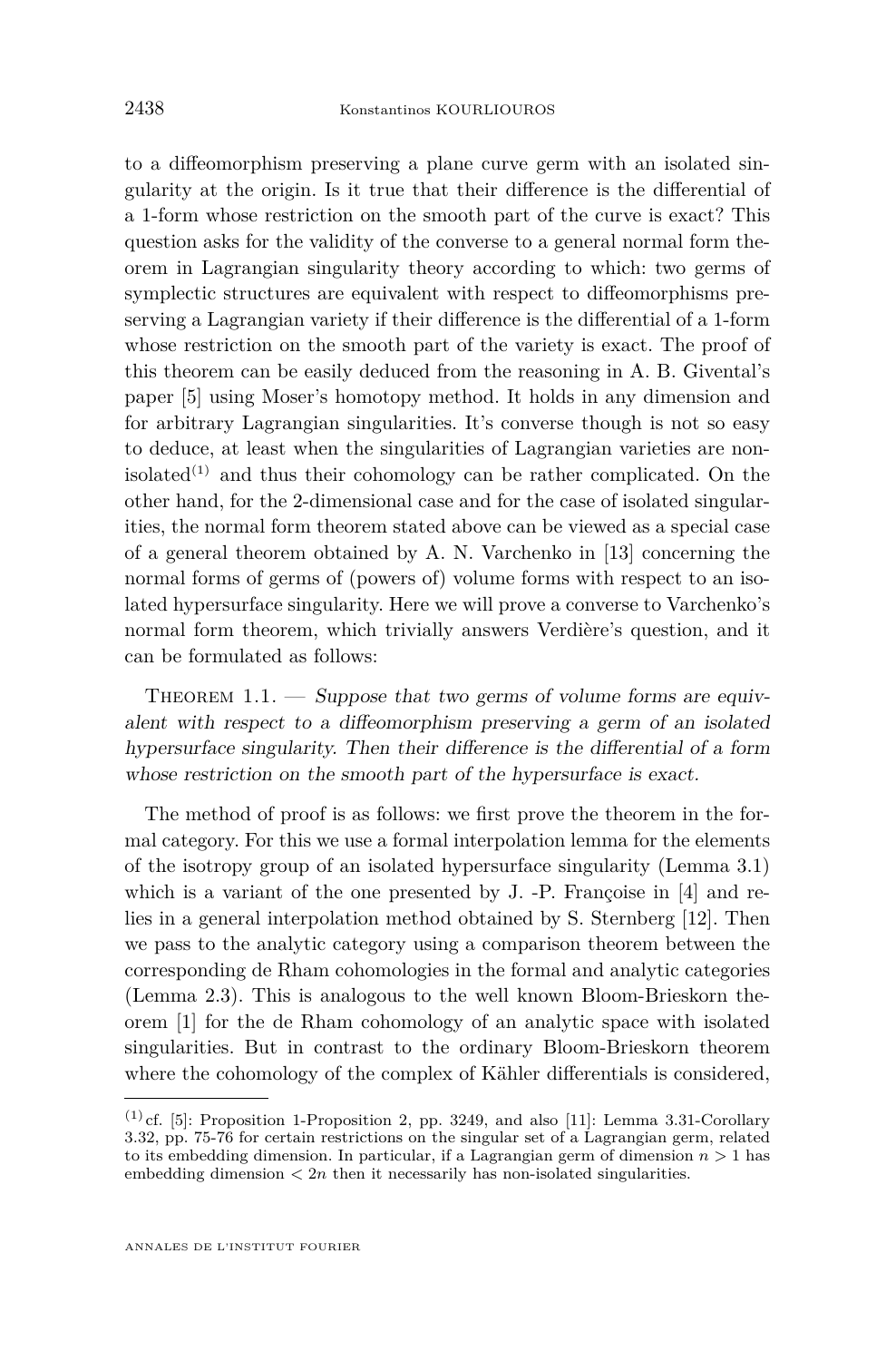<span id="page-3-0"></span>we need to consider instead the cohomology of the so called Givental complex, i.e. the complex of germs of holomorphic forms modulo those that vanish on the smooth part of the hypersurface (which naturally appears in the statements of the theorems above).

## **2. De Rham Cohomology of an Isolated Hypersurface Singularity and an Analog of the Bloom-Brieskorn Theorem**

Let  $f: (\mathbb{C}^{n+1},0) \to (\mathbb{C},0)$  be a germ of a holomorphic function with an isolated singularity at the origin and let  $(X, 0) = \{f = 0\}$  be the corresponding hypersurface germ, zero level set of *f* (we will suppose throughout that the germ  $(X, 0)$  is reduced). To the germ  $(X, 0)$  we may associate several complexes of holomorphic forms, quotients of the complex  $\Omega^{\bullet}$  of germs of holomorphic forms at the origin of  $\mathbb{C}^{n+1}$ , the "largest" one being the so called complex of Kähler differentials:

$$
\Omega_{X,0}^{\bullet} = \frac{\Omega^{\bullet}}{df \wedge \Omega^{\bullet-1} + f\Omega^{\bullet}},
$$

where the differential is induced by the differential in  $\Omega^{\bullet}$  after passing to quotients. The cohomologies of this complex are finite dimensional vector spaces and they have being computed by E. Brieskorn in [\[1\]](#page-11-0). In particular, along with the results of M. Sebastiani [\[10\]](#page-11-0) it follows that:

(2.1) 
$$
H^{p}(\Omega_{X,0}^{\bullet}) = \begin{cases} \mathbb{C}, & p = 0, \\ 0, & 0 < p < n, p > n \\ \mathbb{C}^{d}, & p = n, \end{cases}
$$

The number *d* can be interpreted as the degree of non-quasihomogeneity of the germ *f*, i.e.

$$
d=\mu-\tau,
$$

where  $\mu$  is the Milnor number and  $\tau$  is the Tjurina number of the singularity *f*:

$$
\mu = \dim_{\mathbb{C}} \frac{\Omega^{n+1}}{df \wedge \Omega^n}, \quad \tau = \dim_{\mathbb{C}} \frac{\Omega^{n+1}}{df \wedge \Omega^n + f\Omega^{n+1}},
$$

$$
d = \dim_{\mathbb{C}} \frac{df \wedge \Omega^n + f\Omega^{n+1}}{df \wedge \Omega^n}.
$$

Indeed, it is a result of K. Saito [\[9\]](#page-11-0) according to which *f* is equivalent to a quasihomogeneous germ if and only if it belongs to its gradient ideal, i.e.  $f\Omega^{n+1} \subset df \wedge \Omega^n$ .

TOME 65 (2015), FASCICULE 6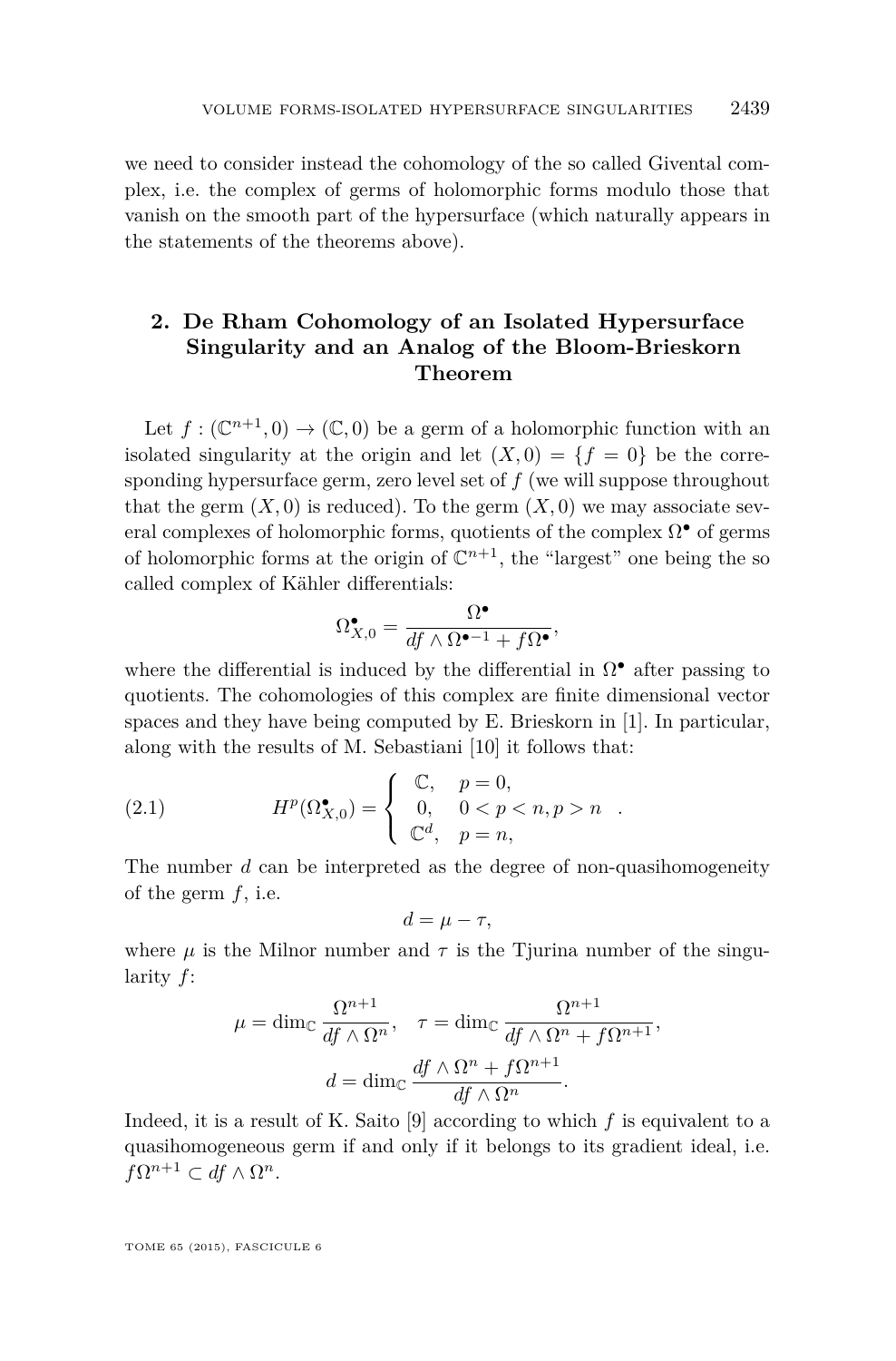<span id="page-4-0"></span>Denote now by  $X^* = X \setminus 0$  the smooth part of the hypersurface X. In [\[3\]](#page-11-0), A. Ferrari introduced another important complex associated to *X* which is the quotient complex of  $\Omega^{\bullet}$  modulo the subcomplex  $\Omega^{\bullet}(X^*)$  which consists of forms whose restriction on the smooth part *X*<sup>∗</sup> of *X* is identically zero:

$$
\tilde{\Omega}_{X,0}^{\bullet} = \frac{\Omega^{\bullet}}{\Omega^{\bullet}(X^*)}.
$$

This complex was also used extensively by A. B. Givental in [\[5\]](#page-11-0) and is called the Givental complex in [\[7\]](#page-11-0). We adopt the same notation here as well. As it is easy to see there is an identification of the complex of Kähler differentials with the Givental complex on the smooth part *X*<sup>∗</sup> and thus there is a short exact sequence of complexes:

(2.2) 
$$
0 \to T_{X,0}^{\bullet} \to \Omega_{X,0}^{\bullet} \to \tilde{\Omega}_{X,0}^{\bullet} \to 0,
$$

where  $T_{X,0}^{\bullet}$  is the torsion subcomplex of  $\Omega_{X,0}^{\bullet}$  (here is where we need  $(X,0)$ to be reduced). Indeed, the kernel  $K_{X,0}^{\bullet}$  of the natural projection  $\Omega_{X,0}^{\bullet} \to$  $\tilde{\Omega}_{X,0}^{\bullet}$  is torsion and hence it is contained in  $T_{X,0}^{\bullet}$ . But since any torsion element vanishes on the smooth part  $X^*$ , it follows that the complex  $T^{\bullet}_{X,0}$ is contained in the kernel  $K_{X,0}^{\bullet}$ , i.e. there is an identification:

$$
T_{X,0}^{\bullet} = K_{X,0}^{\bullet}.
$$

In [\[6\]](#page-11-0), G. M. Greuel studied the relationship of the Givental and Kähler complexes in the general case where  $(X, 0)$  defines an *n*-dimensional isolated complete intersection singularity (embedded in some  $\mathbb{C}^m$ ). He proves that:

$$
T_{X,0}^p = 0, \t p < n,
$$
  
\n
$$
T_{X,0}^p = \Omega_{X,0}^p, \t p > n,
$$

and also:

$$
H^p(\Omega_{X,0}^{\bullet}) = 0, \quad 0 < p < n,
$$
  

$$
H^p(\tilde{\Omega}_{X,0}^{\bullet}) = 0, \quad p \neq 0, n.
$$

Thus, in the particular case where  $(X,0)$  is an isolated hypersurface singularity we obtain the following analog of the Brieskorn-Sebastiani result [\(2.1\)](#page-3-0) for the cohomology of the Givental complex:

PROPOSITION 2.1.

$$
H^p(\tilde{\Omega}_{X,0}^{\bullet}) = \left\{ \begin{array}{ll} \mathbb{C}, & p = 0, \\ 0, & 0 < p < n, p > n \\ \mathbb{C}^d, & p = n, \end{array} \right.,
$$

where  $d = \mu - \tau$  is the degree of non-quasihomogeneity of the germ f.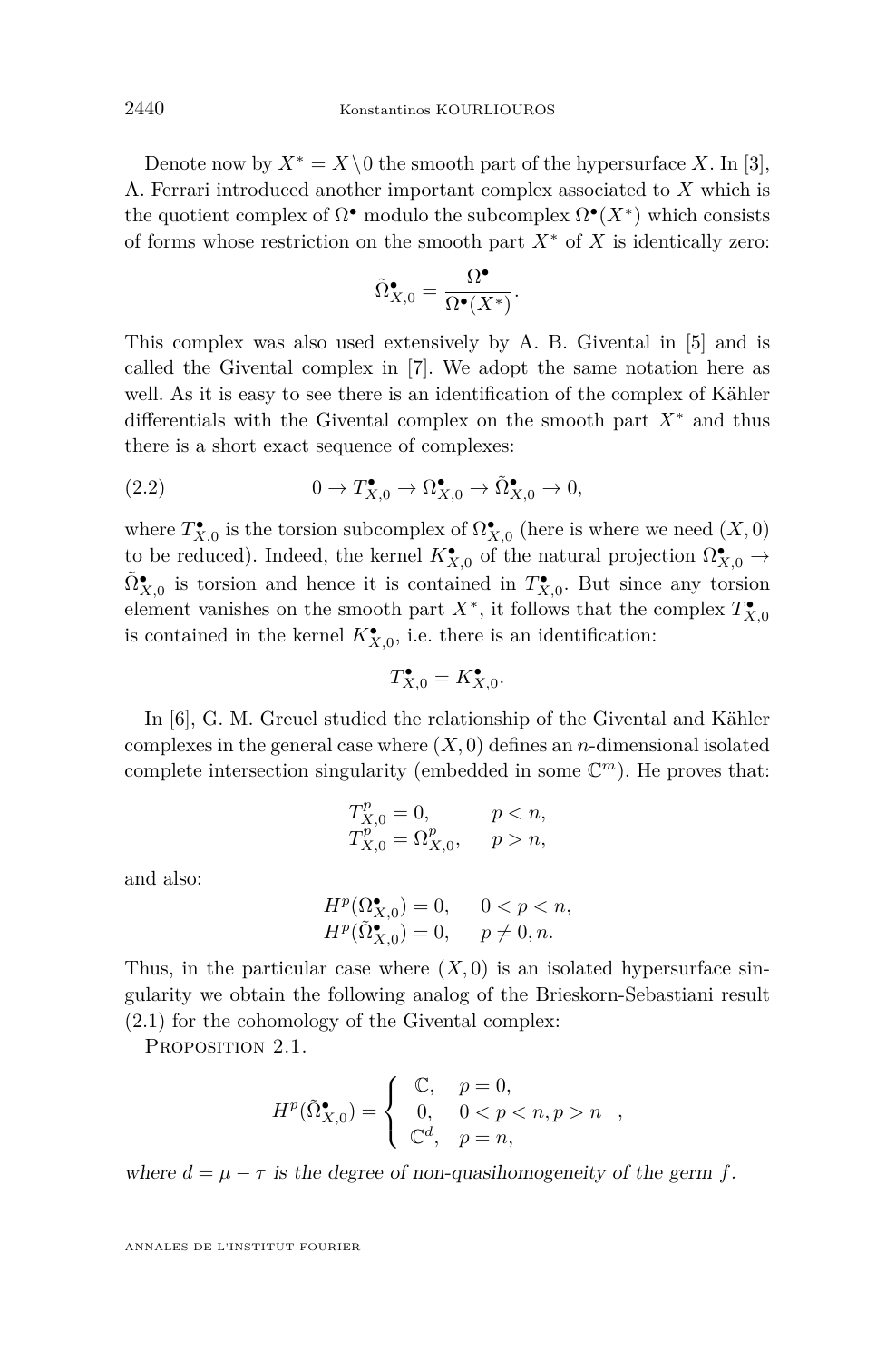Proof. — It suffices only to show the following equality (the zero cohomology is trivial):

$$
H^n(\tilde{\Omega}_{X,0}^\bullet)=\mathbb{C}^d.
$$

This in turn has been proved by Varchenko in [\[13\]](#page-11-0). Here we will give an alternative, simple proof, which is distilled from [\[2\]](#page-11-0). To the germ *f* we associate the Brieskorn module as in [\[1\]](#page-11-0):

$$
H''_f = \frac{\Omega^{n+1}}{df \wedge d\Omega^{n-1}}.
$$

According to the Sebastiani theorem [\[10\]](#page-11-0) this is a free module of rank *µ* over  $\mathbb{C}\{f\}$  and thus the quotient

$$
\frac{H''_f}{fH''_f} = \frac{\Omega^{n+1}}{df \wedge d\Omega^{n-1} + f\Omega^{n+1}}
$$

is a *µ*-dimensional C-vector space. Denote now by

$$
\mathcal{Q}_{X,0} = \frac{\Omega^{n+1}}{df \wedge \Omega^n + f\Omega^{n+1}}
$$

the space of deformations of the germ  $(X, 0)$ . By the fact that  $df \wedge d\Omega^{n-1}$  +  $f\Omega^{n+1} \subseteq df \wedge \Omega^n + f\Omega^{n+1}$  there is a natural projection:

$$
\frac{H''_f}{fH''_f} \stackrel{\pi}{\rightarrow} \mathcal{Q}_{X,0},
$$

whose kernel:

$$
\ker \pi = \frac{df \wedge \Omega^n}{df \wedge d\Omega^{n-1} + f\Omega^{n+1}}
$$

is a priori a  $d = \mu - \tau$ -dimensional vector space. Now, the *n*-th cohomology of the Givental complex is:

$$
H^n(\tilde{\Omega}_{X,0}^{\bullet}) = \frac{\tilde{\Omega}_{X,0}^n}{d\tilde{\Omega}_{X,0}^{n-1}} = \frac{\Omega^n}{\Omega^n(X^*) + d\Omega^{n-1}},
$$

where:

(2.3) 
$$
\Omega^n(X^*) = \{ \alpha \in \Omega^n / df \wedge \alpha \in f\Omega^{n+1} \}.
$$

Indeed, for any *n*-form  $\alpha$  there exists a meromorphic  $(n + 1)$ -form  $\beta$  with a pole along  $X^*$  and such that  $df \wedge \alpha = f\beta$  (the *n*-form  $\alpha|_{X^*}$  is just the Poincaré residue of *β* and the Poincaré residue map is surjective). Now, as it is easy to confirm,  $\alpha|_{X^*} = 0$  if and only if  $\beta$  is holomorphic, i.e.  $\beta \in \Omega^{n+1}$ , which is exactly the identity (2.3) above. It follows from this that

$$
\ker \pi = df \wedge H^n(\tilde{\Omega}_{X,0}^{\bullet})
$$

TOME 65 (2015), FASCICULE 6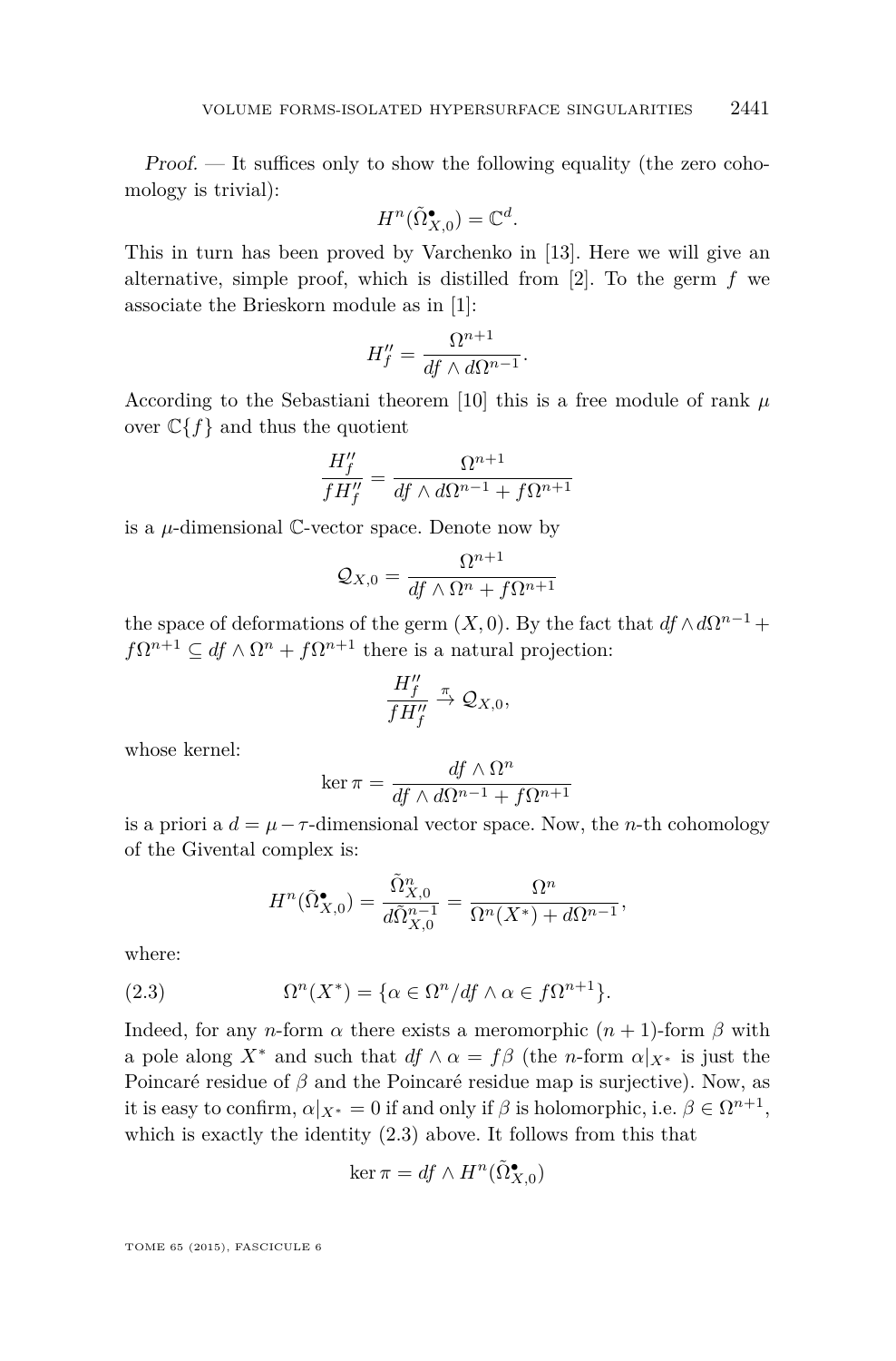<span id="page-6-0"></span>and thus there is a short exact sequence:

(2.4) 
$$
0 \to H^n(\tilde{\Omega}_{X,0}^{\bullet}) \stackrel{df \wedge}{\to} \frac{H''_f}{fH''_f} \stackrel{\pi}{\to} \mathcal{Q}_{X,0} \to 0.
$$

This proves that indeed  $H^n(\tilde{\Omega}_{X,0}^{\bullet}) = \mathbb{C}^d$  as was asserted.

The proof given above yields a non-canonical isomorphism of vector spaces:

$$
H^n(\Omega_{X,0}^\bullet) \cong H^n(\tilde{\Omega}_{X,0}^\bullet).
$$

Canonical isomorphisms between all cohomology vector spaces:

$$
H^{\bullet}(\Omega_{X,0}^{\bullet}) \cong H^{\bullet}(\tilde{\Omega}_{X,0}^{\bullet})
$$

are obtained by the long exact sequence associated to the short exact sequence [\(2.2\)](#page-4-0) and the fact that the Kähler complex of an isolated hypersurface singularity is torsion free. Thus we may formulate the following version of the Poincaré lemma for the germ (*X,* 0):

COROLLARY 2.2 (cf. [\[5\]](#page-11-0) for  $n = 1$ ). — The germ  $(X, 0)$  is quasihomogeneous if and only if its Givental (or Kähler) complex is acyclic (except in zero degree).

Finally, we will need the following analog of the Bloom-Brieskorn theorem [\[1\]](#page-11-0), which is a comparison of the cohomologies of the analytic and formal Givental complexes. The proof we will give below is in fact a simple variant of the one presented in [\[1\]](#page-11-0). Moreover, the fact that  $(X, 0)$  is an isolated hypersurface singularity plays no significant role; the same proof holds for any analytic space, as long as its singularities are isolated.

LEMMA 2.3. — Let  $\hat{\tilde{\Omega}}_{X,0}^{\bullet}$  be the formal completion of the Givental complex. Then the natural map  $\tilde{\Omega}_{X,0}^{\bullet} \to \hat{\tilde{\Omega}}_{X,0}^{\bullet}$  induces an isomorphism of finite dimensional vector spaces:

$$
H^{\bullet}(\tilde{\Omega}_{X,0}^{\bullet}) \cong H^{\bullet}(\hat{\tilde{\Omega}}_{X,0}^{\bullet}).
$$

Proof. — Following [\[1\]](#page-11-0) let  $\pi: Y \to X$  be a resolution of singularities in the sense of Hironaka and denote by  $A = \pi^{-1}(0)$  the exceptional set, which we may suppose it is given by some equations  $y_1 \cdots y_r = 0$ . Let  $\Omega_Y^{\bullet}$  be the complex of holomorphic forms on *Y* and let  $\Omega_Y^{\bullet}|_A$  be its restriction on *A*. Let also

$$
\hat{\Omega}^{\bullet}_{Y}=\lim_{\substack{\leftarrow \\ k}}\frac{\Omega^{\bullet}_{Y}}{\mathfrak{m}^k\Omega^{\bullet}_{Y}},
$$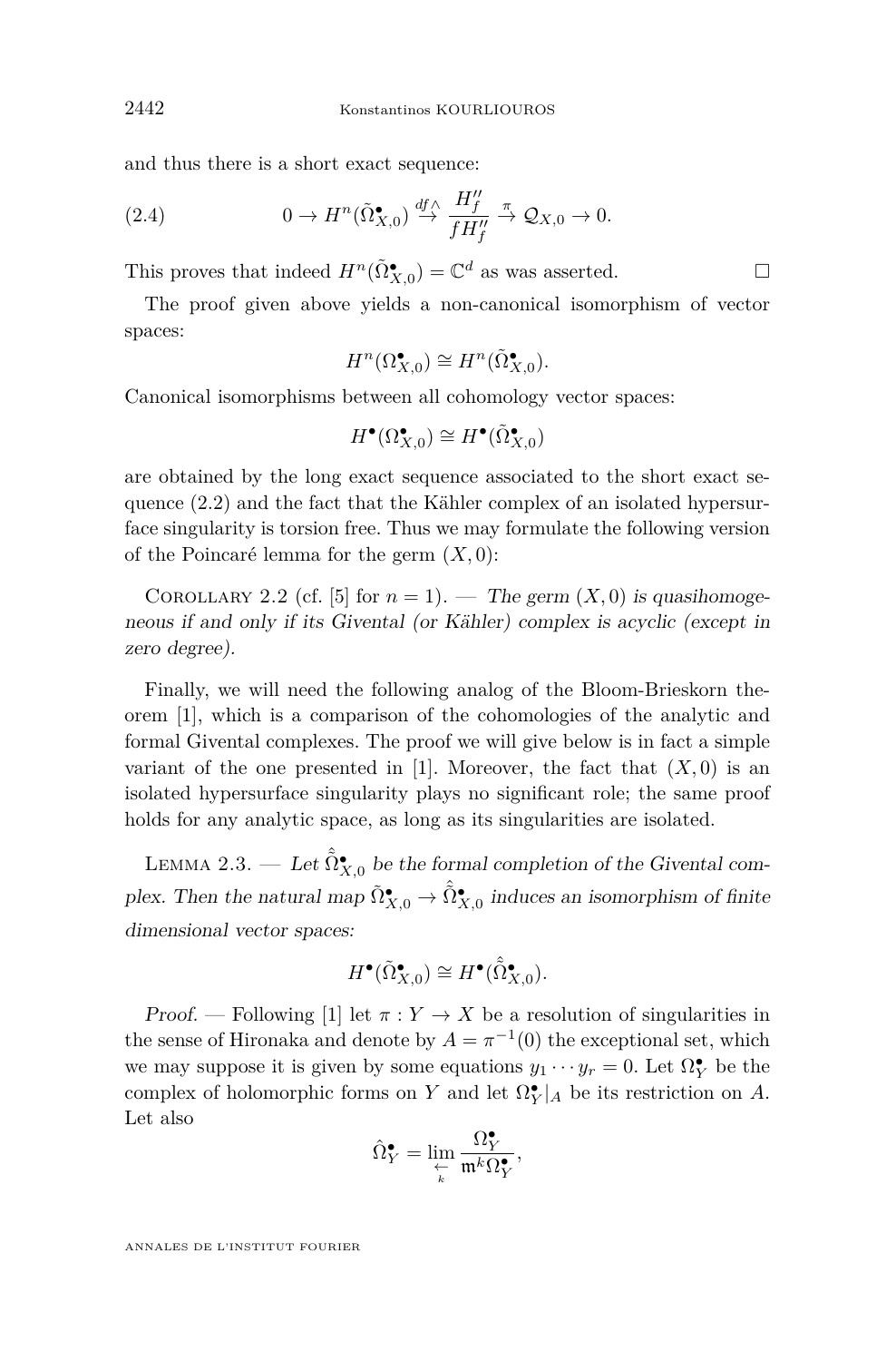where **m** is the maximal ideal in  $\mathcal{O}_{X,0}$ , viewed as an ideal sheaf in  $\mathcal{O}_Y$  by the fact that  $\mathcal{O}_Y$  becomes a module over  $\mathcal{O}_X$  through the map  $\pi^{(2)}$ . Consider now the direct image complex  $R^0 \pi_* \Omega_Y^{\bullet}$  (this is also called the Noether complex). Since the map  $\pi$  is proper this is a complex of coherent sheaves (by Grauert's coherence theorem), which away from the singular point 0 can be identified with the Givental complex:  $R^0 \pi_* \Omega_Y^{\bullet} |_{X^*} \cong \tilde{\Omega}_{X^*}^{\bullet}$ . In particular there is an inclusion  $j : \tilde{\Omega}_X^{\bullet} \to R^0 \pi_* \Omega_Y^{\bullet}$  whose cokernel is concentrated at the singular point 0 and it is thus finite dimensional. Consider now the formal completion of the above complexes. It gives a commutative diagram:

(2.5)  
\n
$$
\begin{array}{ccc}\n\tilde{\Omega}_{X,0}^{\bullet} & \xrightarrow{j} & H^{0}(A, \Omega_{Y}^{\bullet}|_{A}) \\
\downarrow & & \downarrow \\
\hat{\Omega}_{X,0}^{\bullet} & \xrightarrow{j} & H^{0}(A, \hat{\Omega}_{Y}^{\bullet})\n\end{array}
$$

where of course  $H^0(A, \Omega_Y^{\bullet}|_A) \cong (R^0 \pi_* \Omega_Y^{\bullet})|_0$  and  $\hat{j}$  is the formal completion of the inclusion *j*. Indeed, this follows from the fact (cf. [\[1\]](#page-11-0) and the corresponding references therein):

$$
H^0(A, \hat{\Omega}_Y^{\bullet}) \cong \lim_{\substack{\leftarrow \\ k}} H^0(A, \frac{\Omega_Y^{\bullet}}{\mathfrak{m}^k \Omega_Y^{\bullet}}) \cong \lim_{\substack{\leftarrow \\ k}} \frac{H^0(A, \Omega_Y^{\bullet}|_A)}{\mathfrak{m}^k H^0(A, \Omega_Y^{\bullet}|_A)}.
$$

Now, since the completion functor is exact and by the fact that the cokernel of *j* is already complete (by finite dimensionality), it follows that

$$
Coker j \cong Coker \hat{j}.
$$

Thus, in order to show the theorem starting from the commutative diagram above, it suffices to show the isomorphism:

$$
H^{\bullet}(H^0(A, \Omega_Y^{\bullet}|_A)) \cong H^{\bullet}(H^0(A, \hat{\Omega}_Y^{\bullet})).
$$

This is proved in turn in [\[1\]](#page-11-0) (points (b)-(d), pp. 140-142).  $\Box$ 

Remark  $2.4.$  — For the hypersurface case, there is a simple alternative proof of the above lemma, only for the *n*th-cohomology of the Givental complex, without using resolution of singularities: let  $\hat{H}''_f$  be the formal completion of the Brieskorn module with respect to the m-adic topology. Then, by the properties of the analytical index of the Gauss-Manin con-nection according to B. Malgrange [\[8\]](#page-11-0), there is an isomorphism of  $\mathbb{C}[[f]]$  $modules<sup>(3)</sup>$ :

$$
\hat{H}''_f \cong H''_f \otimes_{\mathbb{C}\{f\}} \mathbb{C}[[f]]
$$

 $(2)$  in fact  $\mathfrak{m} = \pi^* \mathfrak{m}_{X,0} \subset \pi_* \mathcal{O}_Y|_0 = \mathcal{O}_Y|_{\pi^{-1}(0) = A}.$ 

 $(3)$  or equivalently by the Bloom-Brieskorn theorem [\[1\]](#page-11-0), but this uses again resolution of singularities.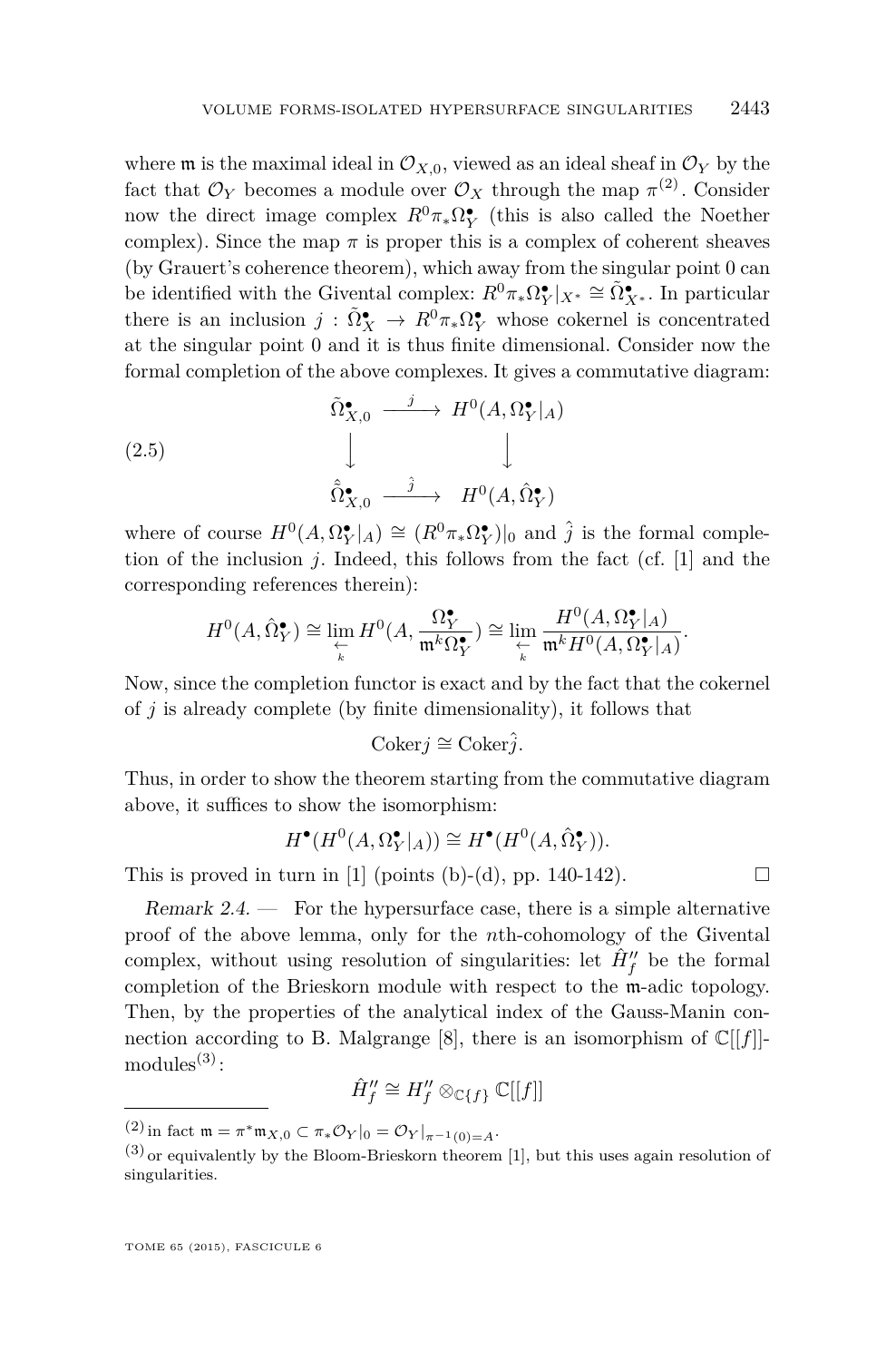and thus the quotient

$$
\frac{\hat{H}''_f}{f\hat{H}''_f} = \frac{\hat{\Omega}^{n+1}}{df \wedge d\hat{\Omega}^{n-1} + f\hat{\Omega}^{n+1}}
$$

is again a  $\mu$ -dimensional vector space. The space of deformations  $\mathcal{Q}_{X,0}$  of the germ  $(X, 0)$  is finite dimensional and thus it is already complete:

$$
\mathcal{Q}_{X,0}\cong\hat{\mathcal{Q}}_{X,0}.
$$

Following the construction presented in the proof of Proposition [2.1](#page-4-0) for the cohomology  $H^n(\tilde{\Omega}_{X,0}^{\bullet})$  we obtain again a short exact sequence:

$$
0 \to H^n(\hat{\hat{\Omega}}_{X,0}^{\bullet}) \stackrel{df \wedge}{\to} \frac{\hat{H}''_f}{f \hat{H}''_f} \stackrel{\pi}{\to} \hat{\mathcal{Q}}_{X,0} \to 0.
$$

The proof of the isomorphism

(2.6) 
$$
H^n(\tilde{\Omega}_{X,0}^{\bullet}) \cong H^n(\hat{\tilde{\Omega}}_{X,0}^{\bullet})
$$

follows then immediately by comparing the short exact sequence above with the analytic one [\(2.4\)](#page-6-0).

## **3. An Interpolation lemma for the Isotropy Group of a Hypersurface Singularity**

Let  $\mathcal{R}_{X,0}$  be the isotropy group of the germ  $(X,0)$ , i.e. the group of germs of diffeomorphisms at the origin tangent to the identity and preserving the hypersurface  $X = \{f = 0\}$ . It means that for every  $\Phi \in \mathcal{R}_{X,0}$  there exists an invertible function germ  $g \in \mathcal{O}$  such that the following hold:

$$
\Phi(x) = x \mod \mathfrak{m}^2, \quad g(x) = 1 \mod \mathfrak{m},
$$

$$
\Phi^* f = gf.
$$

We will need the following interpolation lemma for the group  $\mathcal{R}_{X,0}$  which is a simple variant of the one presented by J.-P. Françoise in [\[4\]](#page-11-0) and it relies in a general method obtained by S. Sternberg in [\[12\]](#page-11-0). It can be also generalised without difficulty to any germ of an analytic subset  $(X,0)$  (whose singularities can be arbitrary).

LEMMA 3.1. — Any diffeomorphism  $\Phi \in \mathcal{R}_{X,0}$  can be interpolated by a 1-parameter family of formal diffeomorphisms  $\Phi_t \in \mathcal{R}_{X,0}$ , i.e. there exists a family of formal function germs  $g_t \in \hat{\Omega}^0$  such that:

$$
\Phi_0 = Id, \quad \Phi_1 = \Phi,
$$

<span id="page-8-0"></span>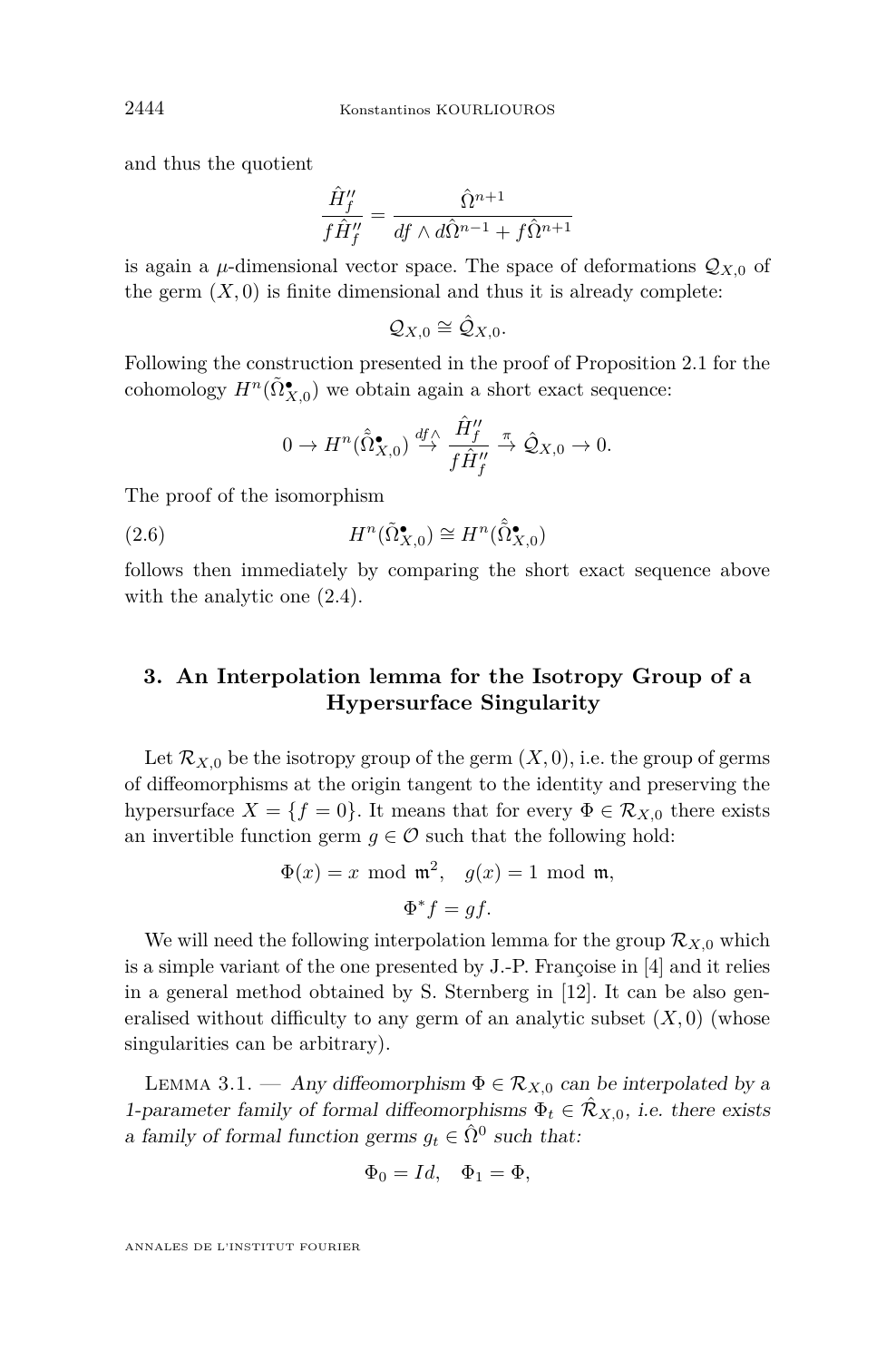$$
g_0 = 1, \quad g_1 = g,
$$
  

$$
\Phi_t^* f = g_t f.
$$

Proof. — Denote by  $(x_1, ..., x_{n+1})$  the coordinates at the origin and let  $x^{\beta} = x_1^{\beta_1} \dots x_{n+1}^{\beta_{n+1}}$ ,  $\beta = (\beta_1, \dots, \beta_{n+1}) \in \mathbb{N}^{n+1}$ ,  $|\beta| = \sum_{i=1}^{n+1} \beta_i$ . Let

$$
\Phi_i(x)=x_i+\sum_j\sum_{|\beta|=j}\phi_{i,\beta}x^{\beta},\quad i=1,...,n+1
$$

be the components of  $\Phi$ . We will find the interpolation  $\Phi_t$  with components in the form:

$$
\Phi_{t,i}(x) = x_i + \sum_{j} \sum_{|\beta|=j} \phi_{i,\beta}(t) x^{\beta}, \quad i = 1, ..., n+1
$$

as solution of the differential equation:

$$
\Phi'_t = \Phi'_0 \circ \Phi_t,
$$

with boundary conditions  $\Phi_0 = Id$ ,  $\Phi_1 = \Phi$  (cf. [\[12\]](#page-11-0)). We can can do this by induction on *j* and we may assume that the  $\phi_{i,\beta}$  are already known for  $j \leq k - 1$ . Then, for  $j = k$ , equation (3.1) implies:

$$
\phi'_{i,\beta}(t) = \phi'_{i,\beta}(0) + \psi_{i,\beta}(t),
$$

where the functions  $\psi_{i,\beta}(t)$  are known by induction and they vanish at zero. Integration then gives:

$$
\phi_{i,\beta}(t) = \phi'_{i,\beta}(0)t + \int_0^t \psi_{i,\beta}(\tau)d\tau.
$$

Obviously the initial condition  $\phi_{i,\beta}(0) = 0$  is satisfied, and it suffices to choose the  $\phi'_{i,\beta}(0)$  such that the boundary condition  $\phi_{i,\beta}(1) = \phi_{i,\beta}$  is satisfied as well. Now, by the fact that the family  $\Phi_t$  is an interpolation of  $\Phi$ , we may choose an interpolation  $g_t$  of  $g$ :

$$
g_t(x) = g(0) + \sum_{|\beta| \geq 1} g_{\beta}(t) x^{\beta},
$$

satisfying the required assumptions (recall that  $q(0) = 1$ ) and such that  $\Phi_t^* f = g_t f$  for all integer values of *t*. In fact, the coefficients of  $\Phi_t$  are polynomials in  $t$ , and choosing the interpolation  $g_t$  with polynomial coefficients in *t* as well (linear in *t* for example), it follows that for any *k* fixed, the homogeneous part of degree *k* in the Taylor expansion of  $\Phi_t^* f - g_t f$  is a polynomial in *t* which vanishes for all integer values of *t*. Thus, it vanishes for all real  $t$  as well and this finishes the proof of the lemma.  $\Box$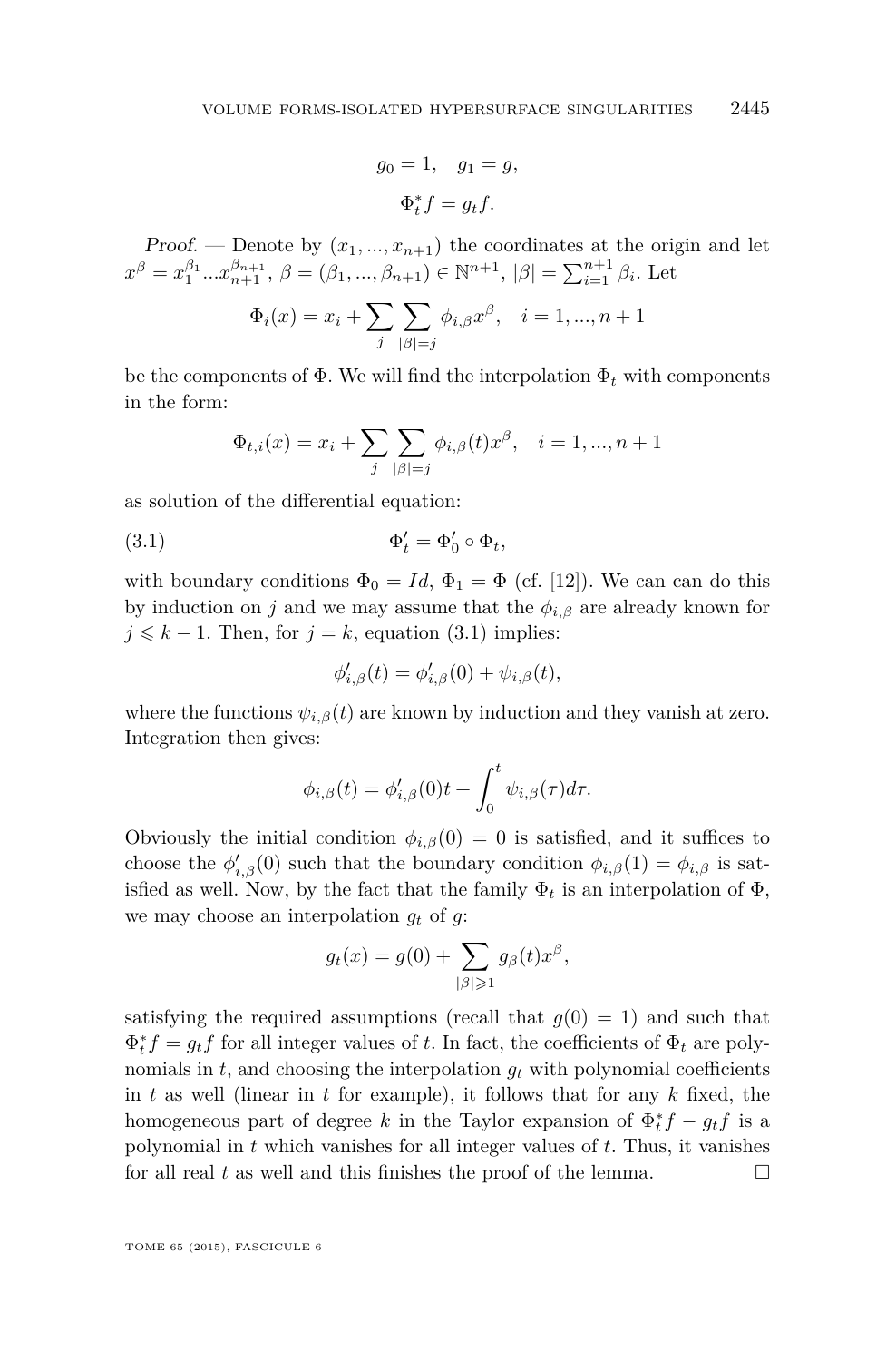#### **4. Proof of the theorem**

We will prove here Theorem [1.1](#page-2-0) which can now be restated in the following form:

THEOREM 4.1. — Let  $\omega$  and  $\omega'$  be two germs of volume forms which are  $\mathcal{R}_{X,0}$ -equivalent. Then there exists an *n*-form  $\alpha$  such that  $\omega - \omega' = d\alpha$ and  $[\alpha] = 0$  in  $H^n(\tilde{\Omega}_{X,0}^{\bullet})$ .

Proof. — Consider first the *n*-form  $\alpha$  defined by  $\omega - \omega' = d\alpha$  (Poincaré lemma) and let  $\Phi \in \mathcal{R}_{X,0}$  be the diffeomorphism providing the equivalence:  $\Phi^* \omega' = \omega$ . It follows that

$$
(4.1) \t\t \t\t \t\t \t\t \omega - \Phi^* \omega = d\alpha
$$

holds in  $\Omega^{n+1}$ . Interpolate now  $\Phi$  by the 1-parameter family of formal diffeomorphisms  $\Phi_t \in \mathcal{R}_{X,0}$  as in Lemma [3.1](#page-8-0) above. We have that:

$$
\omega - \Phi^* \omega = \int_0^1 \frac{d}{dt} \Phi_t^* \omega dt = \int_0^1 \Phi_t^* (L_{\hat{v}} \omega) dt =
$$

$$
= \int_0^1 \Phi_t^* d(\hat{v} \omega) dt = d \int_0^1 \Phi_t^* (\hat{v} \omega) dt,
$$

holds in  $\hat{\Omega}^{n+1}$ , where  $\hat{v}$  is the 1-parameter family of formal vector fields generating  $\Phi_t$ :  $\exp t\hat{v} = \Phi_t$ . Thus, in  $\hat{\Omega}^{n+1}$  we may write:

$$
(4.2) \t\t \t\t \t\t \omega - \Phi^* \omega = d\hat{\alpha},
$$

where the formal *n*-form  $\hat{\alpha}$  is defined by:

$$
\hat{\alpha} = \int_0^1 \Phi_t^*(\hat{v}\lrcorner \omega)dt + d\hat{h},
$$

for some formal  $(n-1)$ -form  $\hat{h}$ . Now, since  $\Phi_t$  preserves the germ  $(X,0)$ for all *t* and  $\hat{v}$  is tangent to its smooth part, it follows that  $\hat{\alpha}|_{X^*} = d\hat{h}|_{X^*}$ , i.e. that  $[\hat{\alpha}] = 0$  in  $H^n(\hat{\tilde{\Omega}}^{\bullet}_{X,0})$ . View now the relation  $(4.1)$  as a relation in  $\hat{\Omega}^{n+1}$ . By comparing it with the relation (4.2) we obtain  $\alpha = \hat{\alpha} + d\hat{g}$  for some formal  $(n-1)$ -form  $\hat{g}$  and thus  $[\alpha] = [\hat{\alpha}] = 0$  in  $H^n(\hat{\tilde{\Omega}}^{\bullet}_{X,0})$  as well. By the Bloom-Brieskorn Lemma [2.3](#page-6-0) and in particular by the isomorphism [\(2.6\)](#page-8-0) we finally obtain that  $[\alpha] = 0$  in  $H^n(\tilde{\Omega}_{X,0}^{\bullet})$  and this finishes the proof of the theorem.  $\Box$